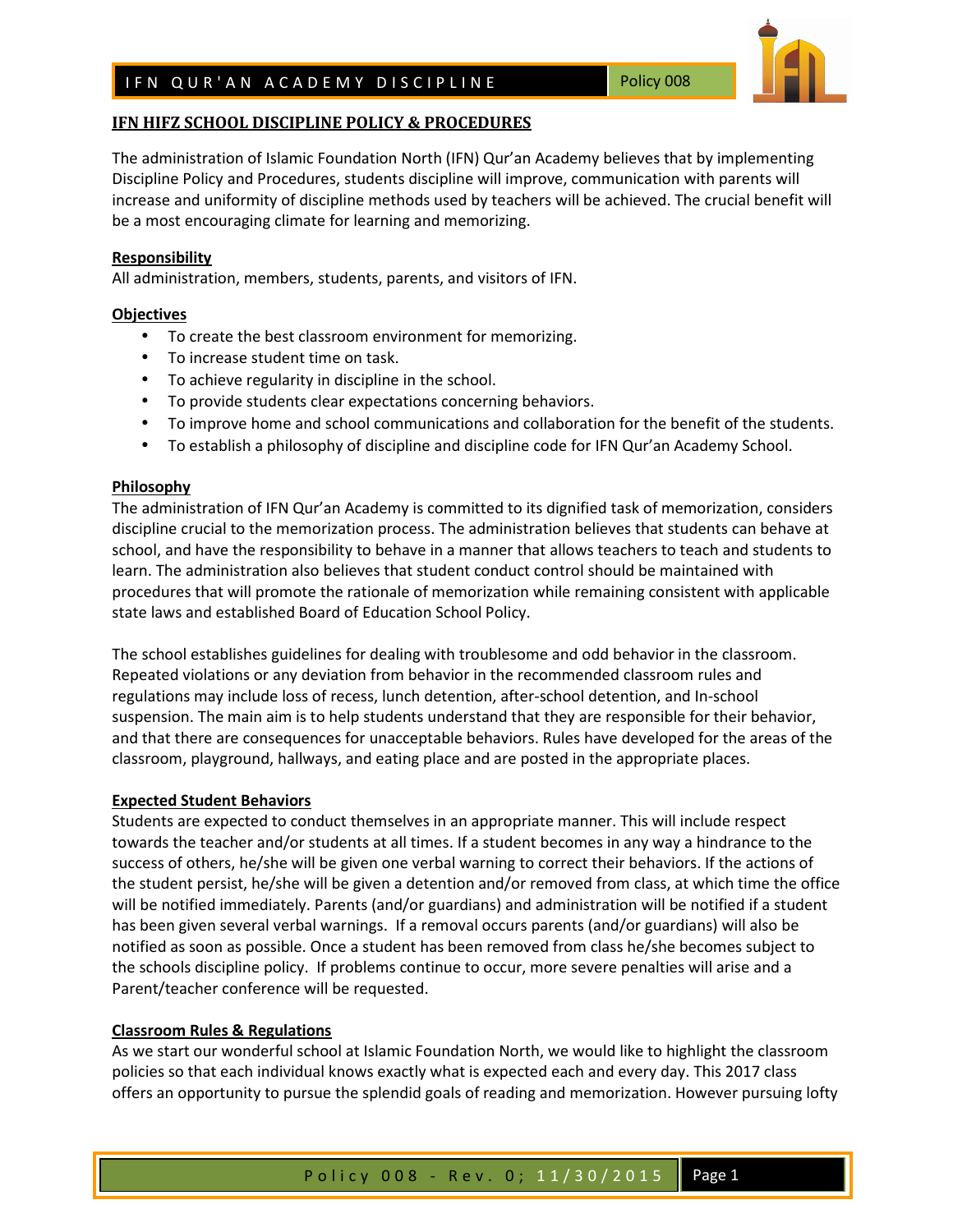goals requires cooperation. The following policy will allow this classroom to operate smoothly and efficiently. All students have the potential to behave in a responsible and appropriate manner. Perfect discipline and respect from all students toward their classmates, the teacher, the classroom and themselves are required. To encourage a safe and positive environment for all students, the following rules and regulations must be followed at all times.

# **General Rules**

- 1. Come to class everyday prepared with needed materials and completed homework
- 2. Always listen and follow directions.
- 3. Behaviors and actions must not prevent students from learning and/or prevent the teacher from doing his job.
- 4. BE PATIENT!! You are not the only person in this room.
- 5. Follow the teacher's directions immediately.
- 6. Use polite speech and body language. Unkind teasing and impolite behavior is unacceptable.
- 7. Attend to personal needs before coming to class.
- 8. Remain in your assigned seat unless you have permission to get up
- 9. Keep hands, feet, and objects to yourself. Respect others space and privacy.
- 10. Talk only when permitted.

Be aware of the situation since quiet talking is allowed in some situations and speaking to the entire group without raising your hand may be allowed in others. Students will be reminded once and expect compliance.

### **Hallway Rules**

- 1. Students will walk quietly in the halls.
- 2. Keep hands and feet to yourself and away from student work or other decorations that be posted or displayed.

### **Playground Rules**

- 1. Remain in play area designated by the staff member in charge.
- 2. Keep hands and feet to yourself.
- 3. Play in safe and appropriate manner.

### **Eating Area Rules**

- 1. Remain seated unless given permission to do otherwise.
- 2. Keep hands and feet to yourself.
- 3. Use a quiet voice when eating.
- 4. Keep your eating area neat by cleaning up after yourself.

### **Consequences**

- 1. A verbal warning will be given for the first offense.
- 2. Removal from the class activity, and a failing grade for that activity.
- 3. Detention and parental contact.
- 4. A visit to discuss the problem with the Director.

### **Good Behavior Rewards**

1. If the entire class follows these rules and regulations, a special activity or privilege will be rewarded to the class.

Policy 008 - Rev. 0; 11/30/2015 | Page 2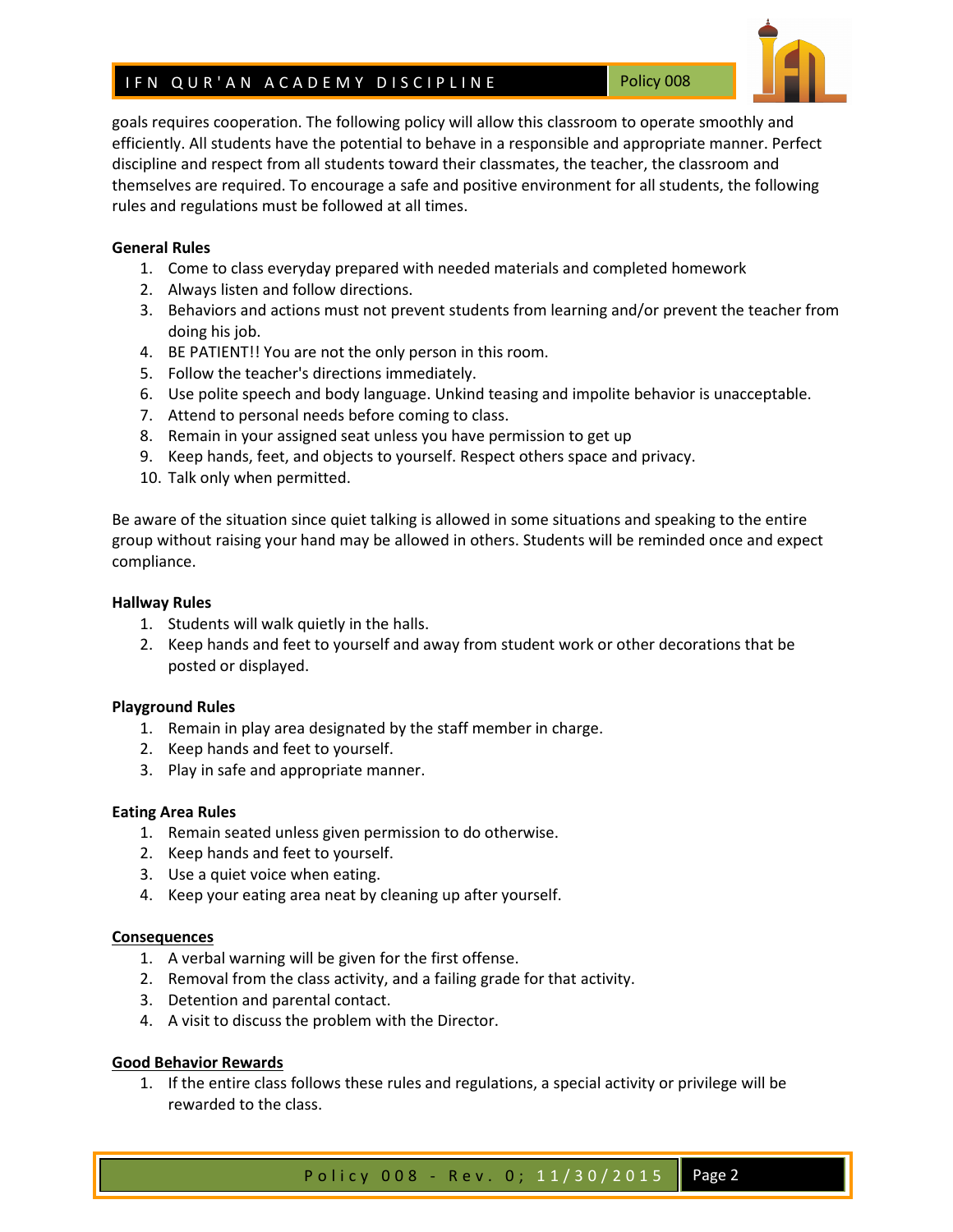- 2. For individuals, a positive call or note home to the parents, treats, and other in class privileges will be given.
- 3. Strict adherence to all safety rules is required of all students. Students who violate safety rules may be issued up to three formal warnings depending on the of the safety violation.

# **Continued violations of the safety rules may result in any of the following:**

- 1. Teacher issued detention.
- 2. Referral to the office for additional consequences.
- 3. Alternative classroom assignments.
- 4. Removal from the class and receive a failing grade for the course at an administrator's discretion.

### **Disciplinary Procedures**

Students are expected to assist in maintaining a classroom environment that is conducive to memorizing the holy Quran. Students are prohibited from engaging in any form of distraction. Inappropriate behavior in the classroom shall result in minimally a color change. In order to provide the students with the excellent educational climate they deserve the administration developed the following classroom management system.

Each child will receive a weekly behavior chart sent home in their folder. The chart will reflect your child's behavior for each day of the week.

### **The way Classroom Management System works**

- Each day the student will begin on green
- All the students that complete the school day without any undesired behavior the entire class time will get a green mark on their chart that day
- If the student did not follow the classroom rules, the student will get a yellow mark on the chart.
- If the unacceptable behavior is continued, the color will be changed to red and begin the school discipline policy.
	- o On the first step of the plan the student will receive recess detention.
	- o The second step of the plan is that the student will receive after school detention.
	- o If the student's behavior should continue to go downwards the student shall be referred to the office for additional consequences

### **Trouble Behavior that Disturbs the Teacher or the Students during the Class Period**

- Cell Phones
- Challenges to the Authority
- Demanding Special Treatment
- Making Offensive Remarks
- Prolonged Chattering
- Talking out of turn
- Shuffling Backpacks
- Refusal to follow instructions
- Fighting or instigating a fight
- Inappropriate Bodily Contact
- Any other conduct considered by the teacher to be disruptive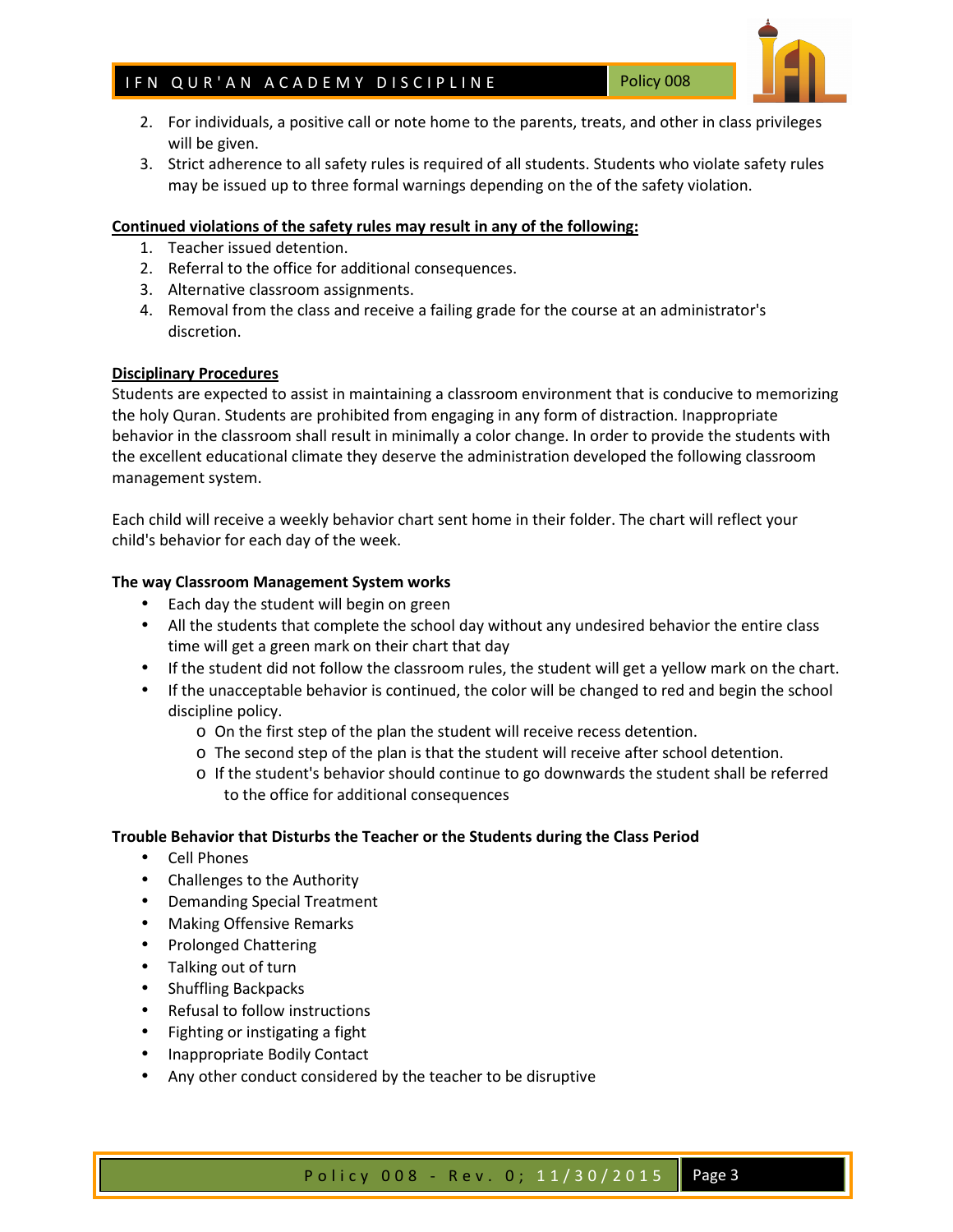# **Enforcement**

IFN Executive Committee & Board of Trustees, Complaints regarding violations of this policy should be forwarded to the IFN Executive Committee and the Board of Trustees

## **Acknowledgement**

All students and their parents/guardians must sign this discipline policy and procedures after reading and in accordance to abide by the guidelines set forth by the administration of IFN Qur'an Academy School.

## *Students*

I have reviewed the classroom management policies and procedures with my parent/guardian. If I fail to abide by them, I understand that actions will result in the consequences as stated above.

| <b>Parents/Guardians</b><br>discipline plan. | I have reviewed the classroom management policies and procedures with my child, and I understand the |  |  |  |  |
|----------------------------------------------|------------------------------------------------------------------------------------------------------|--|--|--|--|
|                                              |                                                                                                      |  |  |  |  |
|                                              |                                                                                                      |  |  |  |  |

# **Supplemental Information**

For more information regarding the IFN Harassment, Misconduct & Grievance Policies and Procedures, all are requested to review IFN Policy 006 regarding conduct unbecoming in the classroom.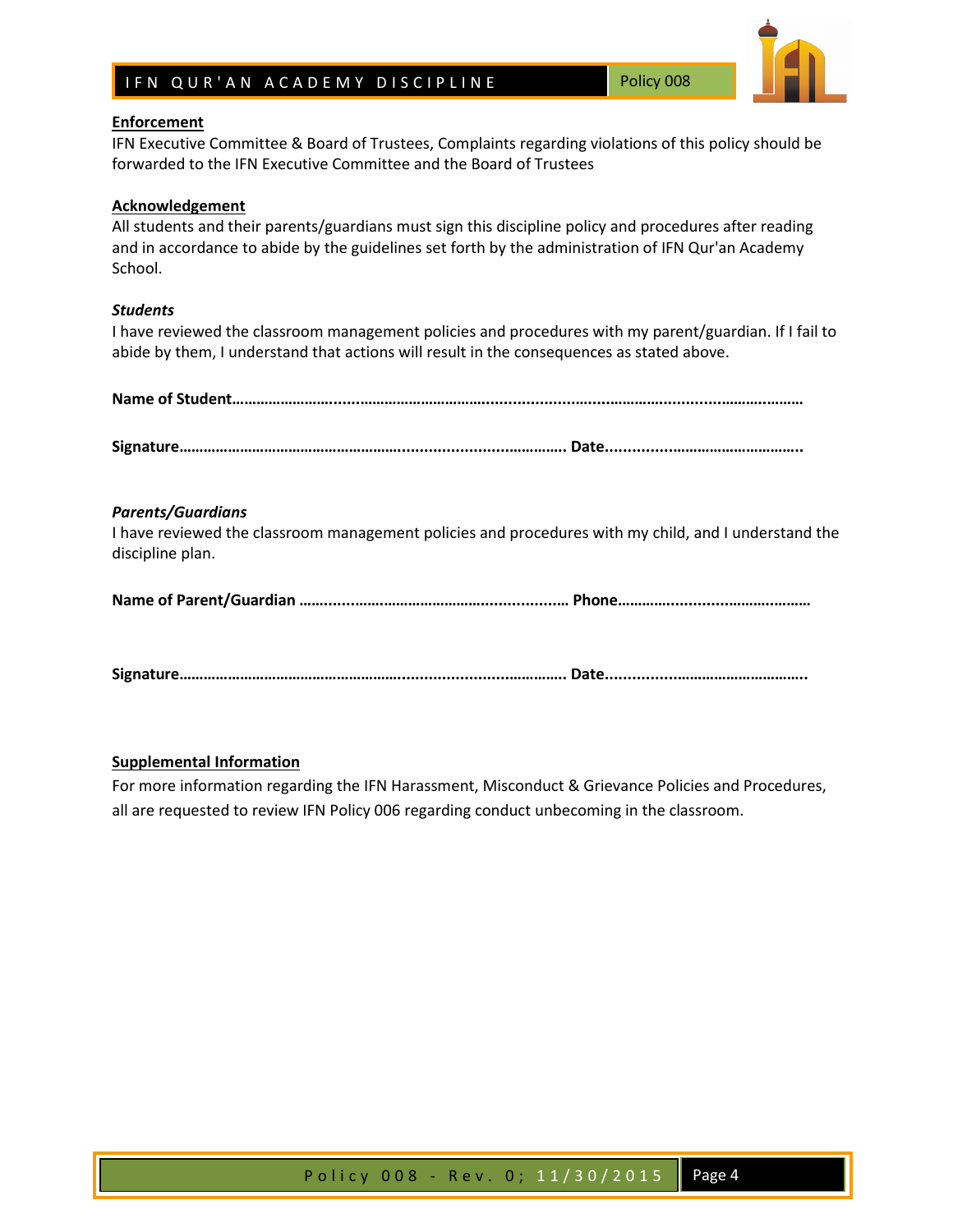



**Name of Student …….......…….…………………….................…** 

**Week Start Date…………..............………..……… Week End Date…………..............………..………** 

# **STUDENT BEHAVIOR WEEKLY CHART**

| $\overline{\text{DAY}}$ | <b>VIOLATION</b> | <b>CONSEQUENCE</b> | <b>COMMENTS</b> | <b>COLOR</b> |
|-------------------------|------------------|--------------------|-----------------|--------------|
| <b>MONDAY</b>           |                  |                    |                 |              |
| <b>TUESDAY</b>          |                  |                    |                 |              |
| <b>WEDNESDAY</b>        |                  |                    |                 |              |
| <b>THURSDAY</b>         |                  |                    |                 |              |
| <b>FRIDAY</b>           |                  |                    |                 |              |

**COLOR CODES:** 

**GREEN – GOOD BEHAVIOR YELLOW – ONE INFRACTION RED – BAD BEHAVIOR, MULTIPLE INFRACTIONS**

I F N Q U R ' A N A C A D E M Y Page i